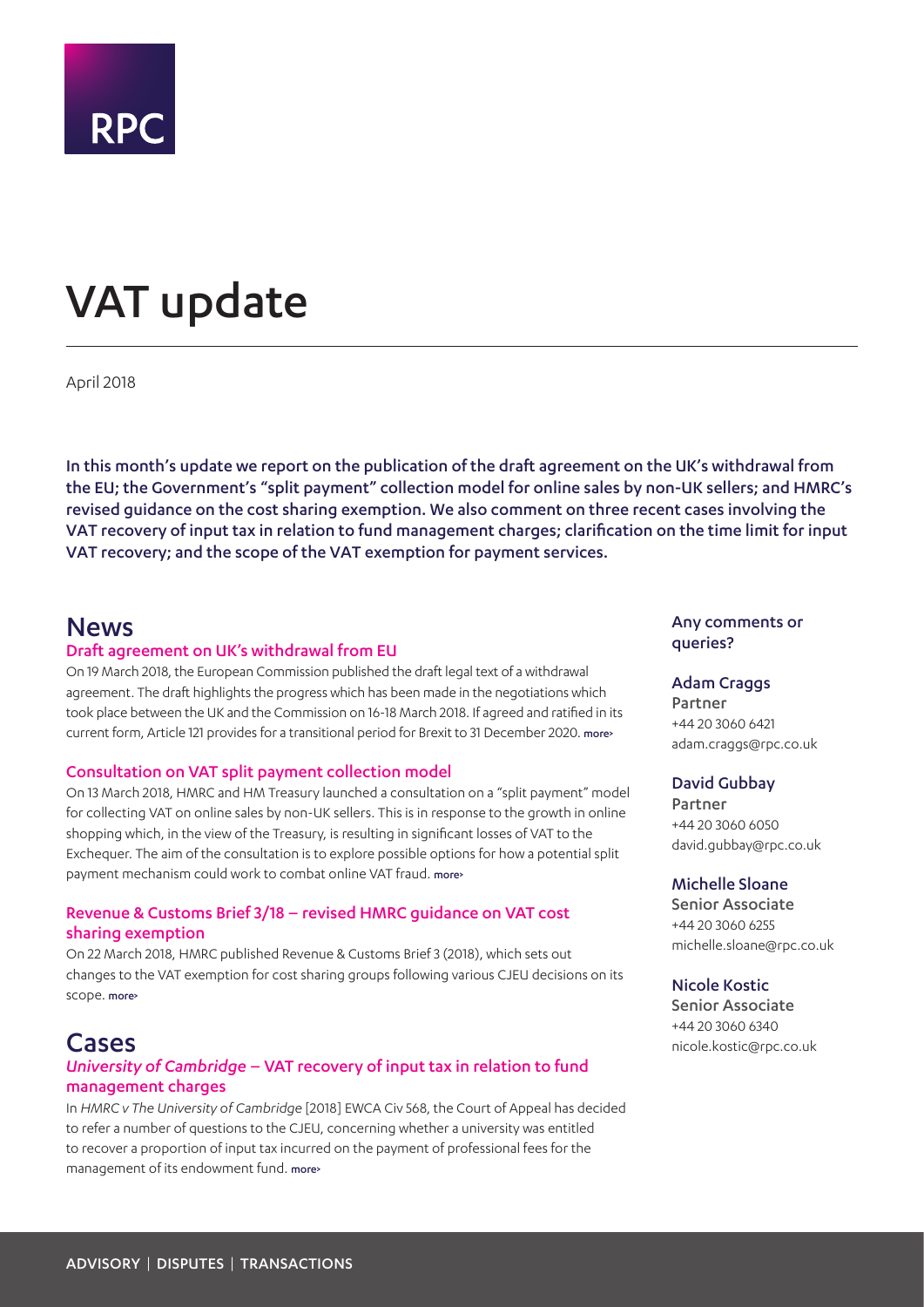### *Volkswagen* – CJEU provides guidance on the time limit for input VAT recovery

In *Volkswagen AG v Finančné riaditeľstvo Slovenskej republiky* C-533/16, the CJEU has confirmed that Member States cannot impose time limits on input tax recovery that deny claims before the taxable person is in a position to exercise its right to recover. [more>](#page-5-0) 

### *DPAS* – AG opinion on scope of VAT exemption for payment services

In *HMRC v DPAS Ltd* (Case C-5/17) the Advocate General (AG) has opined that dental payment plan administrative services are not exempt from VAT under Article 135(1)(d) of Directive 2006/11/EC (the Principal VAT Directive). [more>](#page-7-0) 

### About this update

The VAT update is published on the final Thursday of every month, and is written by members of [RPC's Tax team.](https://www.rpc.co.uk/expertise/disputes-litigation-and-investigations/tax-disputes)

We also publish a Tax update on the first Thursday of every month, and a weekly blog, [RPC's Tax Take.](https://www.rpc.co.uk/perspectives/?topic=tax-take)

To subscribe to any of our publications, please [click here.](https://sites-rpc.vuturevx.com/5/8/landing-pages/subscribe-london.asp)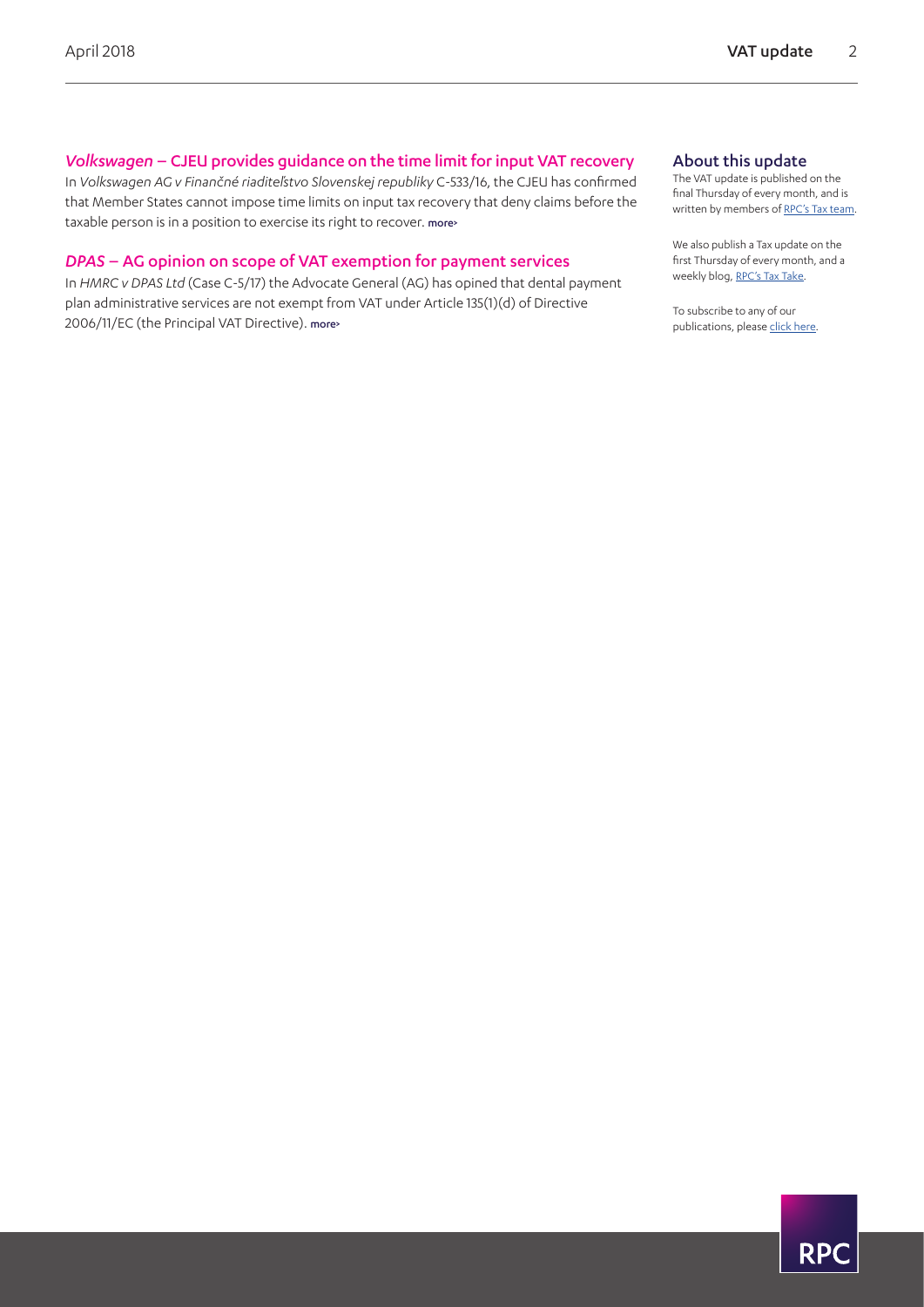### News

### Draft agreement on UK's withdrawal from EU

On 19 March 2018, the European Commission published the draft legal text of a withdrawal agreement. The draft highlights the progress which has been made in the negotiations which took place between the UK and the Commission on 16-18 March 2018. If agreed and ratified in its current form, Article 121 provides for a transitional period for Brexit to 31 December 2020.

The Commission has also proposed the ongoing jurisdiction of the Court of Justice of the European Union (CJEU) over matters referred to it before the end of the transitional period. If agreed, then there would still be time for the UK courts to make further references the CJEU (as in *Cambridge University*, discussed further below) and for the Commission to pursue infraction proceedings against the UK.

A copy of the draft agreement is available to view [here.](https://ec.europa.eu/commission/publications/draft-agreement-withdrawal-united-kingdom-great-britain-and-northern-ireland-european-union-and-european-atomic-energy-community-0_en)

### [Back to contents>](#page-0-0)

### <span id="page-2-0"></span>Consultation on VAT split payment collection model

On 13 March 2018, HMRC and HM Treasury launched a consultation on a "split payment" model for collecting VAT on online sales by non-UK sellers. This is in response to the growth in online shopping which, in the view of the Treasury, is resulting in significant losses of VAT to the Exchequer. The aim of the consultation is to explore possible options for how a potential split payment mechanism could work to combat online VAT fraud.

The Government's favoured approach is for VAT to be collected by merchant acquirers or payment service providers registered as trusted to comply with the rules (or by payment card issuers if there are none). The amount collected would be calculated using a net effective rate determined for each non-UK business, updated annually according to the preceding year's VAT liability (or using the standard rate if the business did not communicate calculation information to the VAT collector).

Throughout the consultation period HMRC will continue one-to-one meetings with stakeholders and run collaborative workshops to test emerging views over the spring and summer. HMRC invites all those with an interest to get in contact to make arrangements to attend a workshop.

Anyone wishing to contribute and provide comments in response to the consultation are requested to do so by 29 June 2018, by email to: [indirecttax.projectteam@hmrc.gsi.gov.uk](mailto:indirecttax.projectteam%40hmrc.gsi.gov.uk?subject=).

Details of the consultation are available to view [here](https://www.gov.uk/government/consultations/alternative-method-of-vat-collection-split-payment).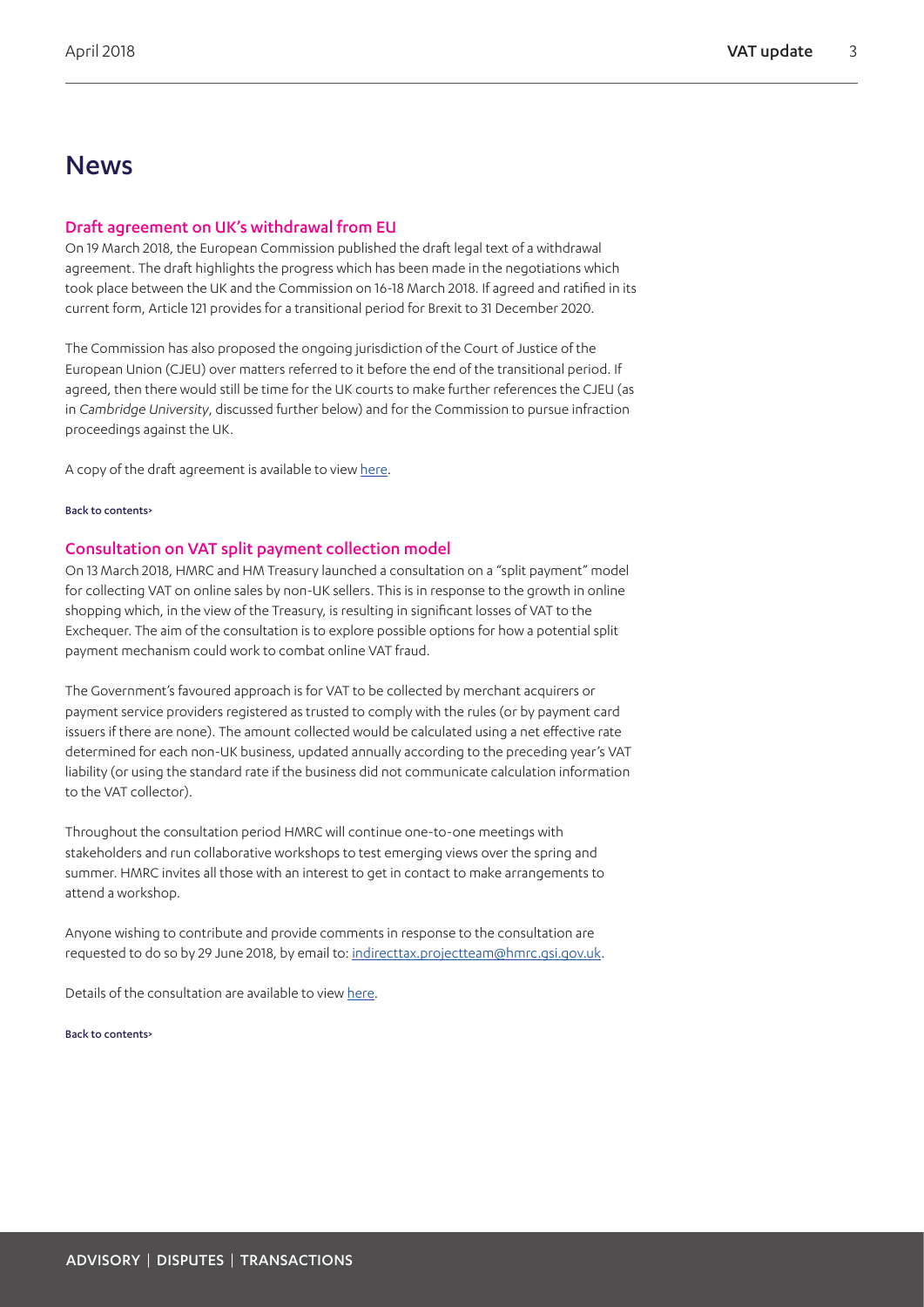### Revenue & Customs Brief 3/18 – revised HMRC guidance on VAT cost sharing exemption

On 22 March 2018, HMRC published Revenue & Customs Brief 3 (2018), which sets out changes to the VAT exemption for cost sharing groups following various CJEU decisions on its scope.

Of the immediate effects, from 22 March 2018:

- **•** the cost sharing exemption (CSE) will be restricted to certain categories of exempt business, such as education, health and welfare, and fundraising charities, but excluding, among others, banking insurance and property business. There will be interim measures for existing cost sharing groups that have operated the previous guidance correctly. In any case of avoidance or abuse, HMRC will apply any guidance from the court from the date of the judgment
- **•** HMRC policy will be amended to restrict the CSE to members located in the UK. It will no longer be permitted to apply the exemption for transactions with members located in other EU member states. The CSE is not available for members located outside of the EU, and this will remain the position, and
- **•** a CSE will not be permitted where an uplift has been charged on transactions for transfer pricing purposes. It will remain the position that the CSE will not be permitted in any other case where exact reimbursement cannot be evidenced.

A copy of the guidance is available to view [here](https://www.gov.uk/government/publications/revenue-and-customs-brief-3-2018-changes-to-the-vat-exemption-for-cost-sharing-groups/revenue-and-customs-brief-3-2018-changes-to-the-vat-exemption-for-cost-sharing-groups).

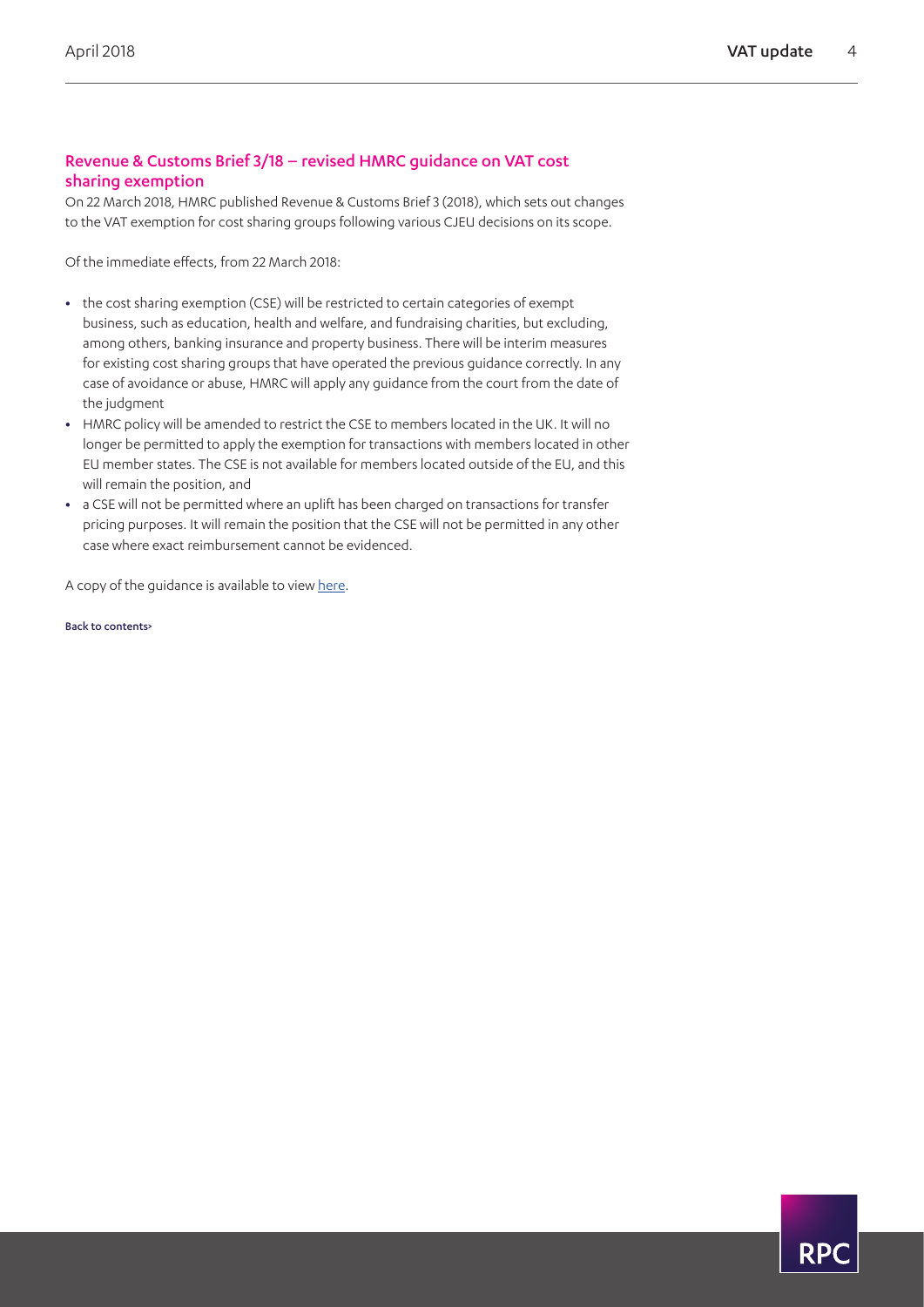## Cases

### <span id="page-4-0"></span>*University of Cambridge* – VAT recovery of input tax in relation to fund management charges

In *HMRC v The University of Cambridge* [2018] EWCA Civ 568, the Court of Appeal has decided to refer a number of questions to the CJEU, concerning whether a university was entitled to recover a proportion of input tax incurred on the payment of professional fees for the management of its endowment fund.

### Background

The University of Cambridge makes two types of supplies: (i) exempt supplies of education; and (ii) certain taxable supplies consisting of commercial research, sales publications, consultancy services and other supplies. It receives donations, which it invests into its substantial endowment fund. The fund invested those monies in a range of securities which generated around £40m of income in each of the relevant years, covering 6% of the university's total expenditure.

In 2009, the University submitted a claim for recovery of input tax of £182,501, on the basis that it should be treated as residual input tax and recoverable pursuant to the partial exemption special method.

The case concerned whether or not input tax incurred in relation to the management of an investment fund could be reclaimed even though it is agreed the investment is not carried out as an economic activity.

The First-tier Tribunal (FTT) and the Upper Tribunal (UT) both dismissed HMRC's appeal and held that as the income realised from the fund was used to support the university's economic activities, input tax associated with the professional management of this fund could be regarded as residual input tax. HMRC appealed to the Court of Appeal. It argued that the fees were directly and immediately linked to the non-taxable transactions carried out by the fund managers and could not therefore be an overhead for VAT purposes.

### Court of Appeal's decision

The Court of Appeal concluded that the issue was unclear and referred the matter to the CJEU.

The Court noted that both the FTT and UT had emphasised the purpose of the fund's investment activity, which indicated they might have adopted a purely purpose-based test. However, the Court noted that such an approach was rejected by the CJEU in *Sveda* C-126/14. In addition, in the Court's view, the UT had incorrectly relied on the decision in *Kretztechnik* AG C-463/03. *Kretztechnik* was concerned with activities designed to recapitalise a company, rather than to provide investment income as in the present case. In doing so, the UT failed to make any distinction between capital-raising and income-generating transactions.

The Court held that HMRC was correct to state that the generation of investment income by a taxpayer who was not carrying on a business dealing in shares was to be treated as outside the scope of VAT, because it was equivalent to a private owner disposing of his own property which was not an economic activity. However, the Court was nevertheless required to decide whether the use of the fund managers' services to produce the income should be treated as consumed by the non-taxable activity they were involved in, or whether there was a sufficient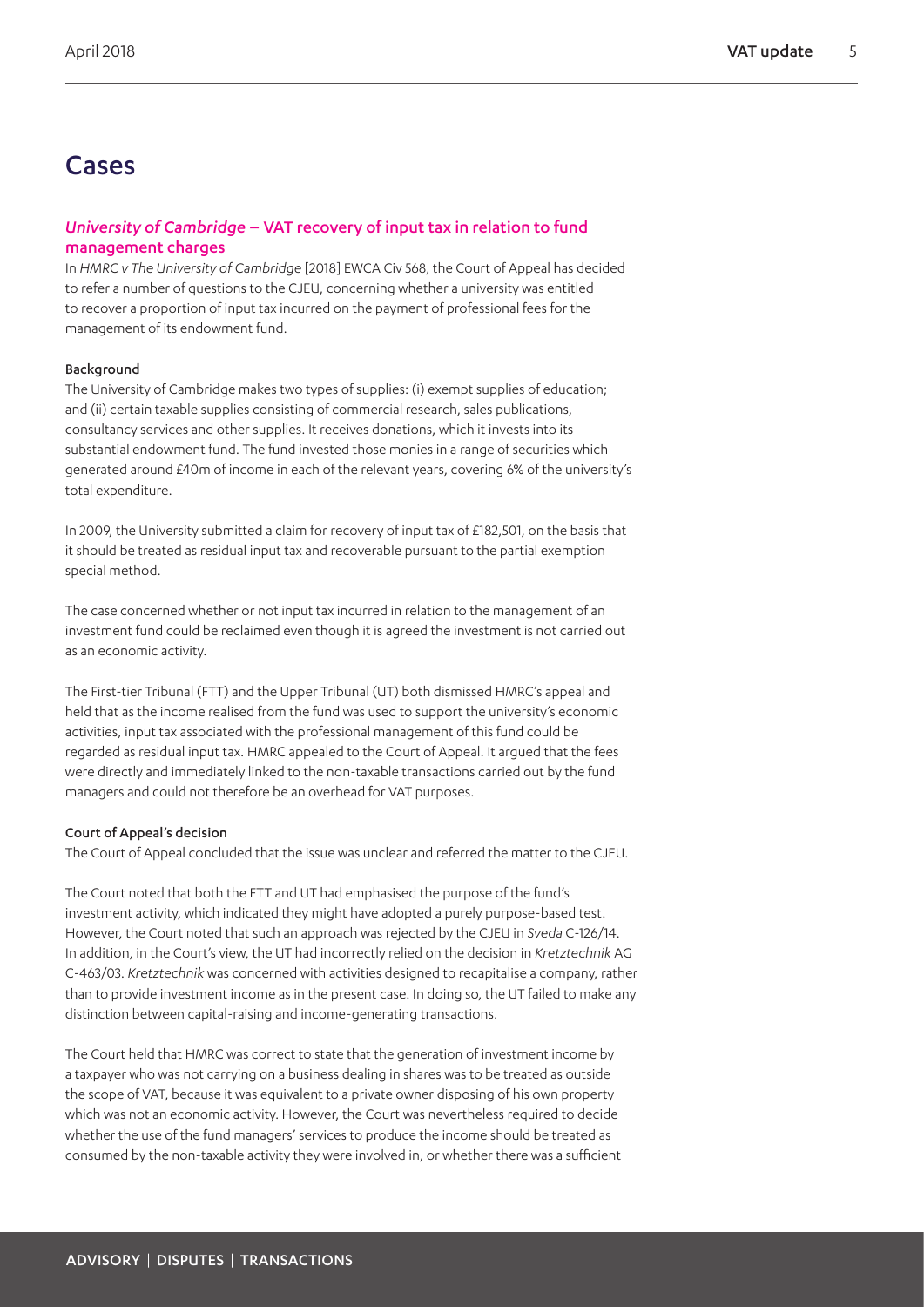link, for the purposes of Article 168 of Directive 2016/112, with the economic activities that the income subsidised.

The Court considered recent judgments concerning input tax recovery, including *Iberdrola* C-132/16 and *Sveda* and the correct approach to be taken to the issue of attribution in the instant case. The Court concluded that the application of those judgments to the university's situation was unclear. A non-business activity could, in principle, break the link that is necessary for input tax recovery. However, was ownership of the fund the relevant type of non-business activity? On that point the Court decided to seek the CJEU's guidance. In particular, the Court sought guidance on whether it should look through the passive receipt of fund management services to the ultimate purpose of the services in supporting the university's activity.

### Comment

This outcome will be disappointing to partially exempt entities with similar types of investment funds that derive income or capital for the benefit of their overall economic activities. The reference to the CJEU will delay clarity in this important area.

It is interesting to note that neither party considered the relevant case law to be unclear and did not propose a reference to the CJEU. The Court of Appeal made this decision of its own volition.

A copy of the judgment is available to view [here](http://www.bailii.org/ew/cases/EWCA/Civ/2018/568.html).

### [Back to contents>](#page-0-0)

### <span id="page-5-0"></span>*Volkswagen* – CJEU provides guidance on the time limit for input VAT recovery

In *Volkswagen AG v Finančné riaditeľstvo Slovenskej republiky* C-533/16, the CJEU has confirmed that Member States cannot impose time limits on input tax recovery that deny claims before the taxable person is in a position to exercise its right to recover.

### Background

This case concerned goods that were supplied to Volkswagen in Slovakia between 2004 and 2010. At the time of the supplies, the suppliers did not include VAT on their invoices that were issued to Volkswagen. They wrongly (but in good faith) concluded that the supplies were "financial compensations" and were not, therefore, subject to VAT.

In 2010, the suppliers realised their mistake and corrected their error, issued new invoices charging VAT and accounted for the VAT. Volkswagen filed a claim to recover the input VAT in respect of all revised invoices.

The Slovak tax authority rejected part of the claim (worth €1.3m) as being time-barred. It argued that the right to recover VAT arose on the date of delivery of the goods and accordingly the right to claim VAT for the period from 2004 to 2006 had expired.

The domestic court referred to the CJEU a number of questions which were intended to determine whether Volkswagen could reclaim the input VAT for the earlier periods.

The Advocate General (AG) released his opinion on 26 October 2017. He considered that the commencement date of the limitation period could not solely be referable to the time when the goods were supplied. In his view, in "exceptional cases", like the present case, the right to deduct should be linked to the actual payment of VAT.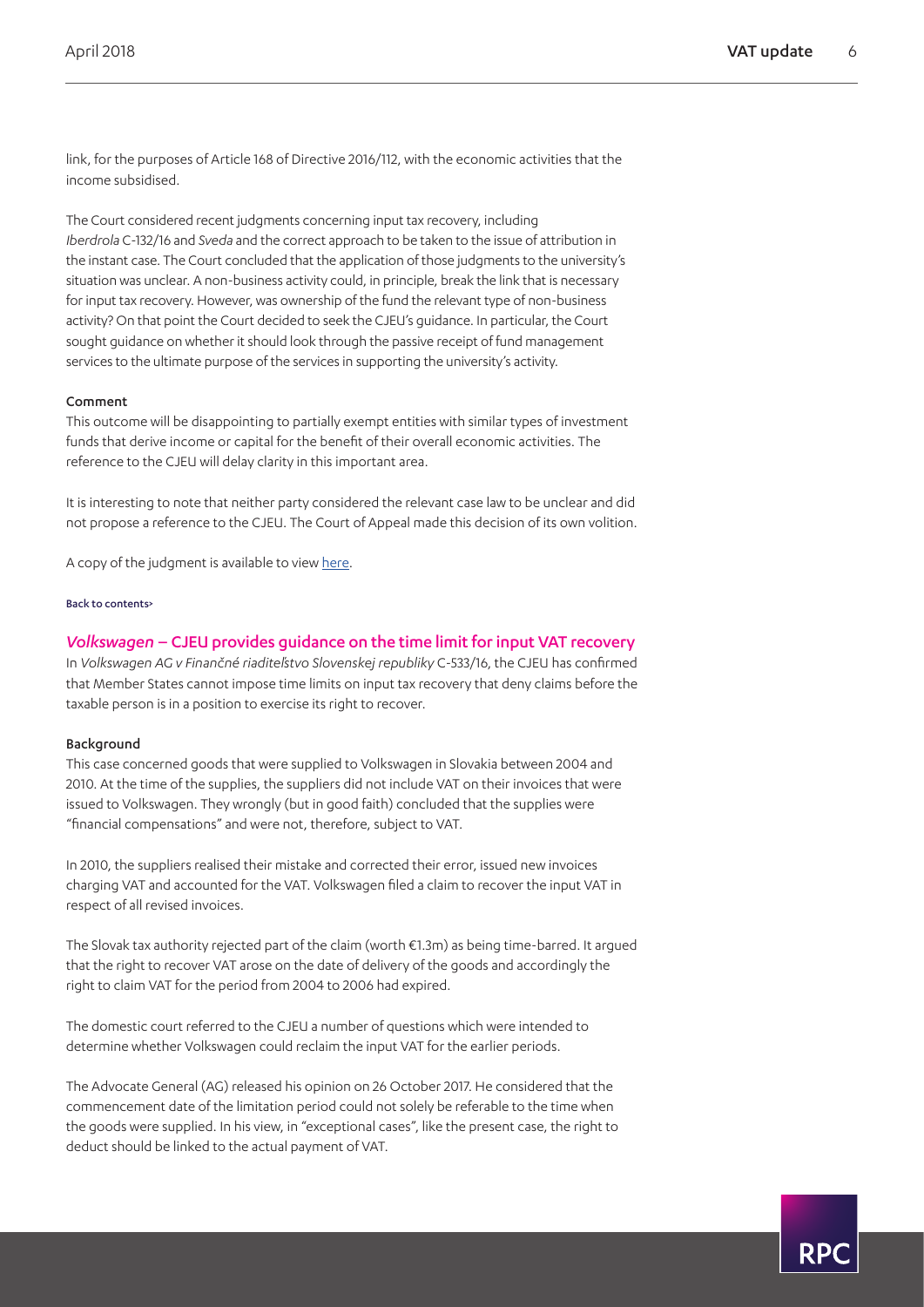The AG noted that the time limit applied equally to claims for input and output VAT. If the Slovak tax authority was prepared to accept the output VAT due, it should also accept that that taxable person has the right to deduct input VAT. Anything else would be contrary to the principle of fiscal neutrality. As Volkswagen had acted in good faith, it would be disproportionate to deprive it of the right to deduct in these circumstances.

### CJEU decision

The CJEU agreed with the AG's opinion and ruled that in principle Volkswagen should be entitled to exercise its right of deduction.

The CJEU confirmed that although the right to deduct VAT is a fundamental principle of the common system of VAT established by EU legislation which ensures neutrality of taxation of all economic activities, it is nonetheless subject to substantive and formal requirements or conditions.

The CJEU ruled that although the right to deduct VAT arises at the time the VAT becomes chargeable under Article 167 (in this case, the moment that the goods were delivered), Article 178 provides that it can be exercised only once the taxable person has an invoice which refers to VAT.

The CJEU considered that the possibility of exercising the right to deduct VAT, without any temporal limit, to be contrary to the principle of legal certainty. The CJEU has previously held that a limitation period, the expiry of which has the effect of penalising a taxable person who has not been sufficiently diligent and has failed to claim the deduction of input VAT, by making him forfeit his right to deduct, is compatible with the Principal VAT Directive.

It was apparent in the present case that the taxable person (Volkswagen) did not demonstrate a lack of diligence and there was no abuse or fraudulent collusion with its suppliers. In such circumstances, it was objectively not possible for the taxable person to exercise its right to recover VAT before the limitation period expired as it had neither been in possession of the invoices nor aware that VAT was due. Accordingly, Slovakia could not deny VAT recovery on the grounds that the national limitation period had expired before the request for recovery was made.

### Comment

The approach adopted by the CJEU in this case is helpful to taxpayers as it ensures that input VAT recovery should not be precluded where a taxable person acts in good faith but does not pay VAT until sometime after a supply takes place.

It should be noted that the CJEU's finding in this case was based on the fact Volkswagen had been sufficiently diligent and there had been no abuse. The UK rules should therefore be read with this important proviso in mind. The outcome may well have been different had there been a lack of diligence or abuse.

A copy of the CJEU's judgment can be viewed [here](http://www.bailii.org/eu/cases/EUECJ/2018/C53316.html).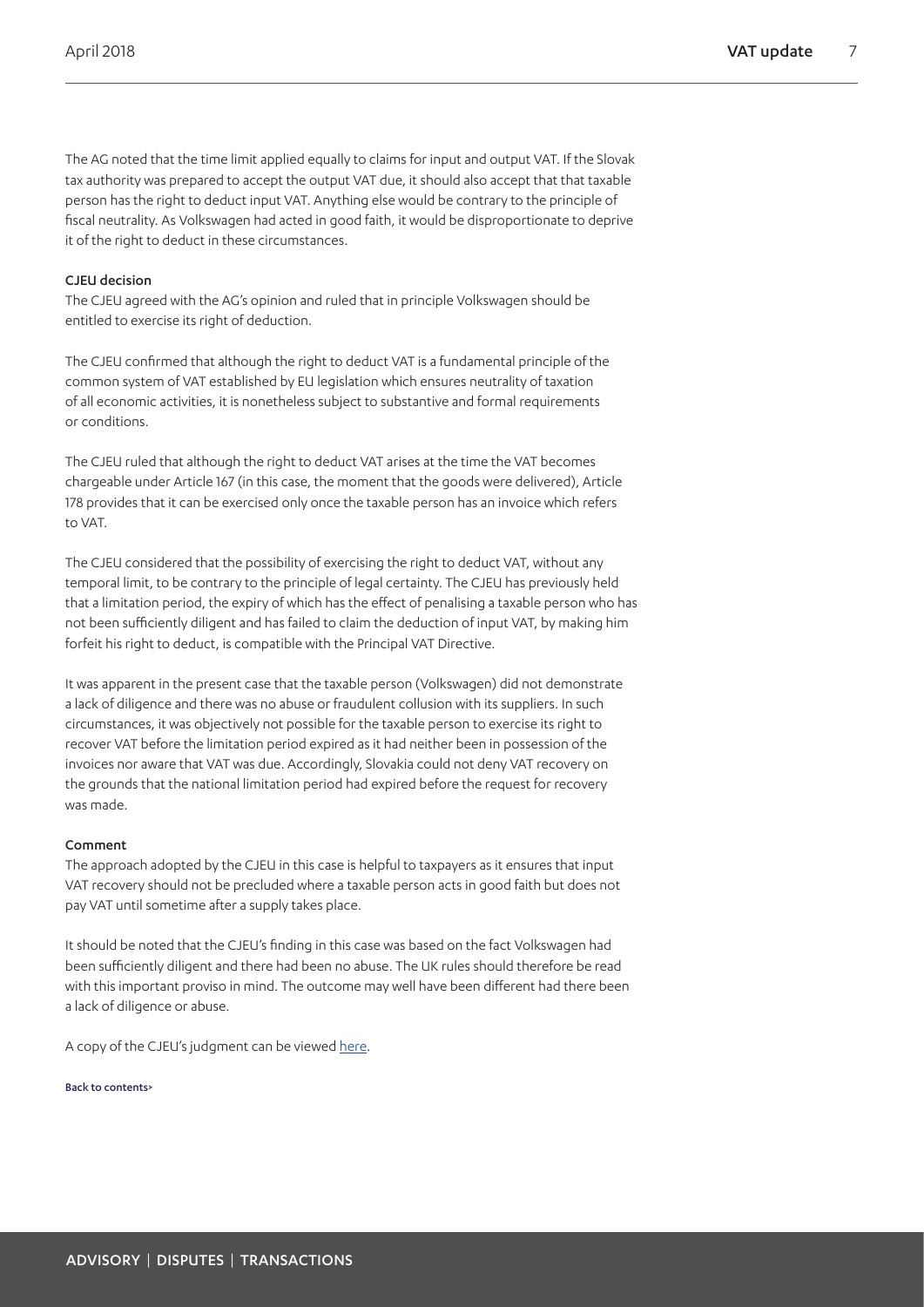### <span id="page-7-0"></span>*DPAS* – AG opinion on scope of VAT exemption for payment services

In *HMRC v DPAS Ltd* (Case C-5/17) the Advocate General (AG) has opined that dental payment plan administrative services are not exempt from VAT under Article 135(1)(d) of Directive 2006/11/EC (the Principal VAT Directive).

### Background

Dental Plan Administration Services Ltd (DPAS), a UK based company, provides dental plan administration. Following the CJEU's decision in *AXA Denplan* (C-175/09), DPAS restricted its contractual arrangements to ensure that its services were provided to patients rather than to dentists, as was the case in *AXA Denplan*.

As a result of its restructuring, DPAS contended that its supplies of services to patients, for which it charged a plan fee, qualified as an exempt transaction concerning payments (within article 135(1)(d) of the Principal VAT Directive. Its supplies to patients were, essentially, payment facilitation involving direct debit payments and forwarding on amounts due to the dentists. In addition, since this supply was made to patients rather than to the creditor dentists, it could not amount to "debt collection". Debt collection, as a subcategory of transactions concerning payments and transfers, is excluded from the VAT exemption.

HMRC disagreed, arguing that the necessary functional analysis of the transactions made clear that DPAS did not effect any transfers or payments and the services did not qualify for the exemption.

The FTT agreed with DPAS and held its services were correctly exempted from VAT. On appeal, the UT considered that it was not clear whether DPAS's services consituted "transactions concerning payments or transfers". The UT also expressed doubt as to the scope of the exclusion for debt collection. In light of this, the UT decided to refer a number of questions to the CJEU relating to the correct interpretation of the exemption and the correct construction of "debt collection" in this context.

### AG's opinion

The AG concluded that the services provided by DPAS were "mere physical, technical or administrative services" and were therefore subject to VAT.

The AG acknowledged that the CJEU decision in *AXA Denplan* cannot be reconciled with either earlier or later case law of the Court on the scope of the exemption under Article 135(1)(d). In the AG's view, there was no doubt that the correct approach to the scope of the exemption is as set out by the CJEU in *Bookit* (C-607/14) and *National Exhibition Centre* (NEC) [2016] STC 2132, and not *AXA Denplan*. In particular, Article 135(1)(d) only applies to transactions that have the effect of making the legal and financial changes characteristic of transfers of money.

The AG noted that DPAS obtained the authority to request the transfer of money in the name and on behalf of the patient, from the patient's bank, but the AG considered this was merely an administrative task concerned in the moving of money between bank accounts. Whilst DPAS' supplies were essential in order for the banks to complete the payment transfers, that in itself was insufficient. DPAS did not itself debit or credit the respective bank accounts and therefore did not qualify for the exemption.

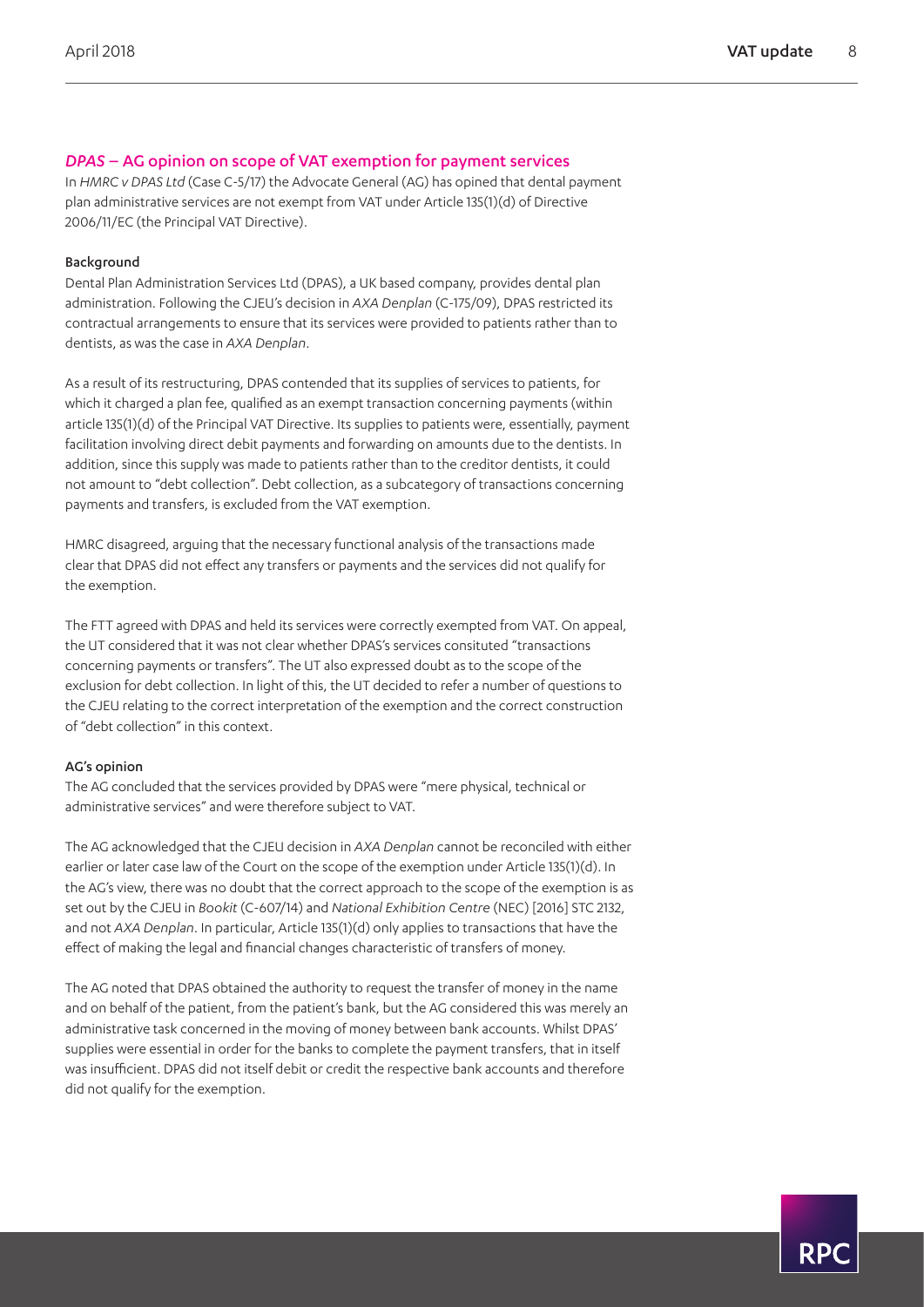Having opined that the services did not amount to payments or transfers, the AG went on to consider the issue of debt collection. The AG noted that the arrangements were introduced to take advantage of the decision in *AXA Denplan*. There was no substantive changes to the services, and the literature provided by DPAS to its customers (both dentists and patients) reflected this. The material emphasised that the changes were "purely administrative" and made "no practical difference to the current arrangements". As a result, the AG considered that the restructuring should be considered irrelevant; the economic reality of the arrangements being determinative. If the services were debt collection before the restructuring, they remained debt collection after the restructuring and fell outside of Article 135(1)(d).

### Comment

The AG recognised the tension between CJEU case law in this area but ultimately considered that elements of *AXA Denplan* had been wrongly decided. He preferred to follow the approach adopted in *Bookit*, which suggests a narrower function-based approach to the exemption.

It will be interesting to see if the CJEU follows the AG's approach. If it does, this will potentially affect businesses that are involved with initiating and processing payments pursuant to a direct debit mandate. Questions will also arise concerning the circumstances in which a non-financial services business effects a payment or transfer.

A copy of the AG's opinion is available to view [here](http://curia.europa.eu/juris/document/document.jsf?text=&docid=200486&pageIndex=0&doclang=EN&mode=req&dir=&occ=first&part=1&cid=509187).